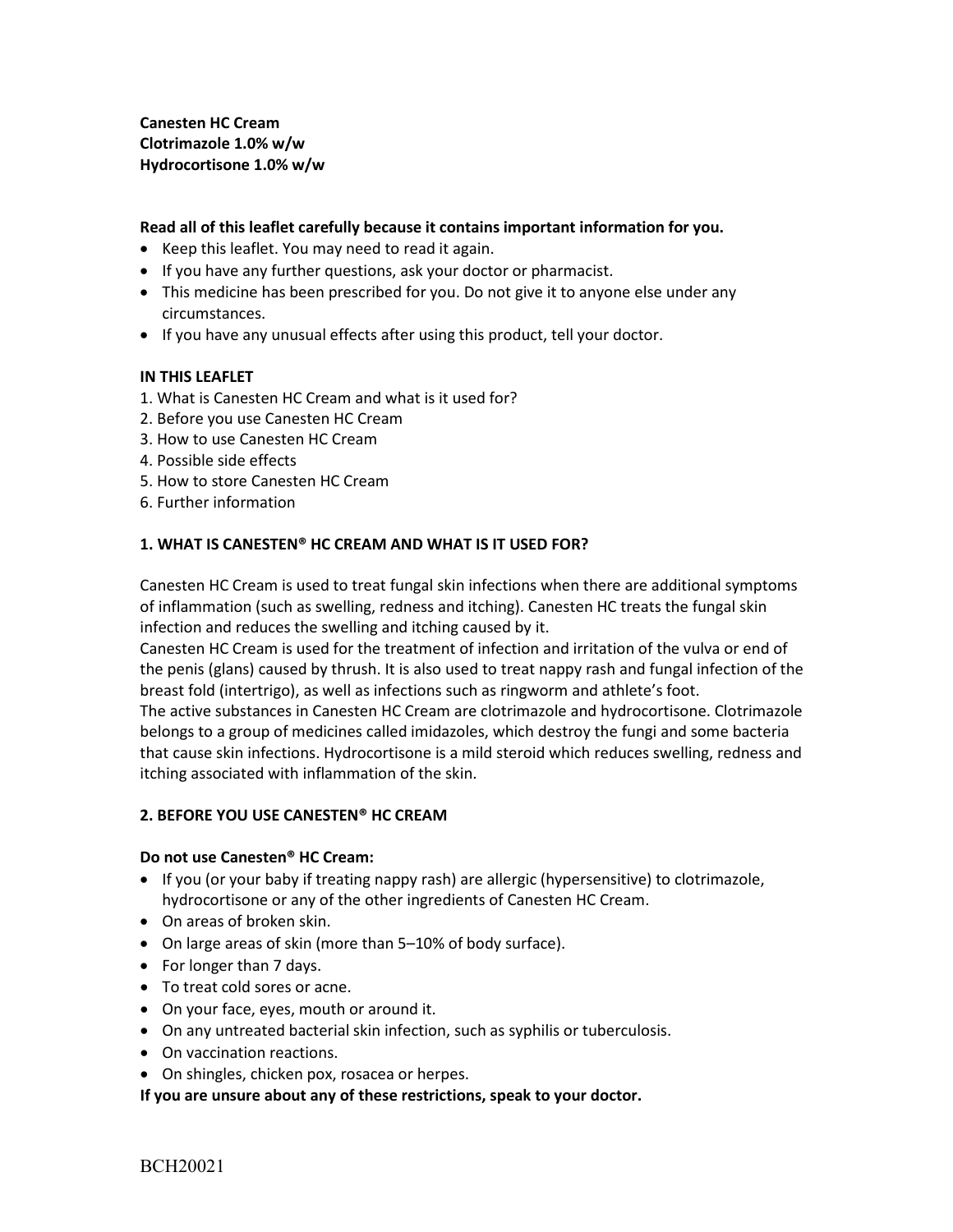## **Important information about some of the ingredients:**

This product contains cetostearyl alcohol which may cause local skin irritation (e.g. rash, itching or redness).

This product contains 10 mg/g benzyl alcohol. Benzyl alcohol may cause allergic reactions. Benzyl alcohol may cause mild local irritation.

## **Special precautions:**

- As with all steroids, long-term, continuous use on large areas of skin should be avoided, particularly in infants and children.
- Do not cover the area being treated with a dressing or bandage.
- In infants, care should be taken not to fasten nappies too tightly over the treated area, as this may increase the absorption of the hydrocortisone.
- Wash your hands immediately after applying the cream.
- As with other creams, this product may reduce the effectiveness of rubber contraceptives, such as condoms or diaphragms. Consequently, if you are using this cream on the vulva or penis, you should use alternative precautions for at least five days after using this product.
- Contact your doctor if you experience blurred vision or other visual disturbances.

## **Pregnancy and breast-feeding:**

Avoid using this product during the first trimester of pregnancy. If you are pregnant, breastfeeding or trying for a baby, tell your doctor or midwife before using Canesten HC Cream. Breast -feeding should be discontinued during treatment with this medicine.

## **3. HOW TO USE CANESTEN® HC CREAM**

Unless directed otherwise by your doctor, follow these directions closely:

- Before use, pierce the tube seal by inverting the cap over the end of the tube and press.
- If the feet are infected, they should be washed and dried thoroughly, especially between the toes, before applying the cream.
- Canesten HC Cream should be applied thinly and evenly to the affected areas twice daily and rubbed in gently. Approximately 1cm of cream per application should be enough.
- Do not cover the area being treated with a dressing or bandage.
- As with all products containing hydrocortisone, you should wash your hands immediately after applying the cream.

Treatment should be continued for no more than 7 days.

The symptoms of skin infection, such as itching or soreness, should improve within a few days of treatment although signs such as redness and scaling may take longer to disappear. If the symptoms persist or you do not start to improve after 7 days, consult your doctor.

# **Canesten® HC Cream is for external use only:**

## **Do not put the cream in your mouth or swallow it.**

If the cream is swallowed accidentally, tell your doctor straight away or contact the Accident and Emergency Department of your nearest hospital.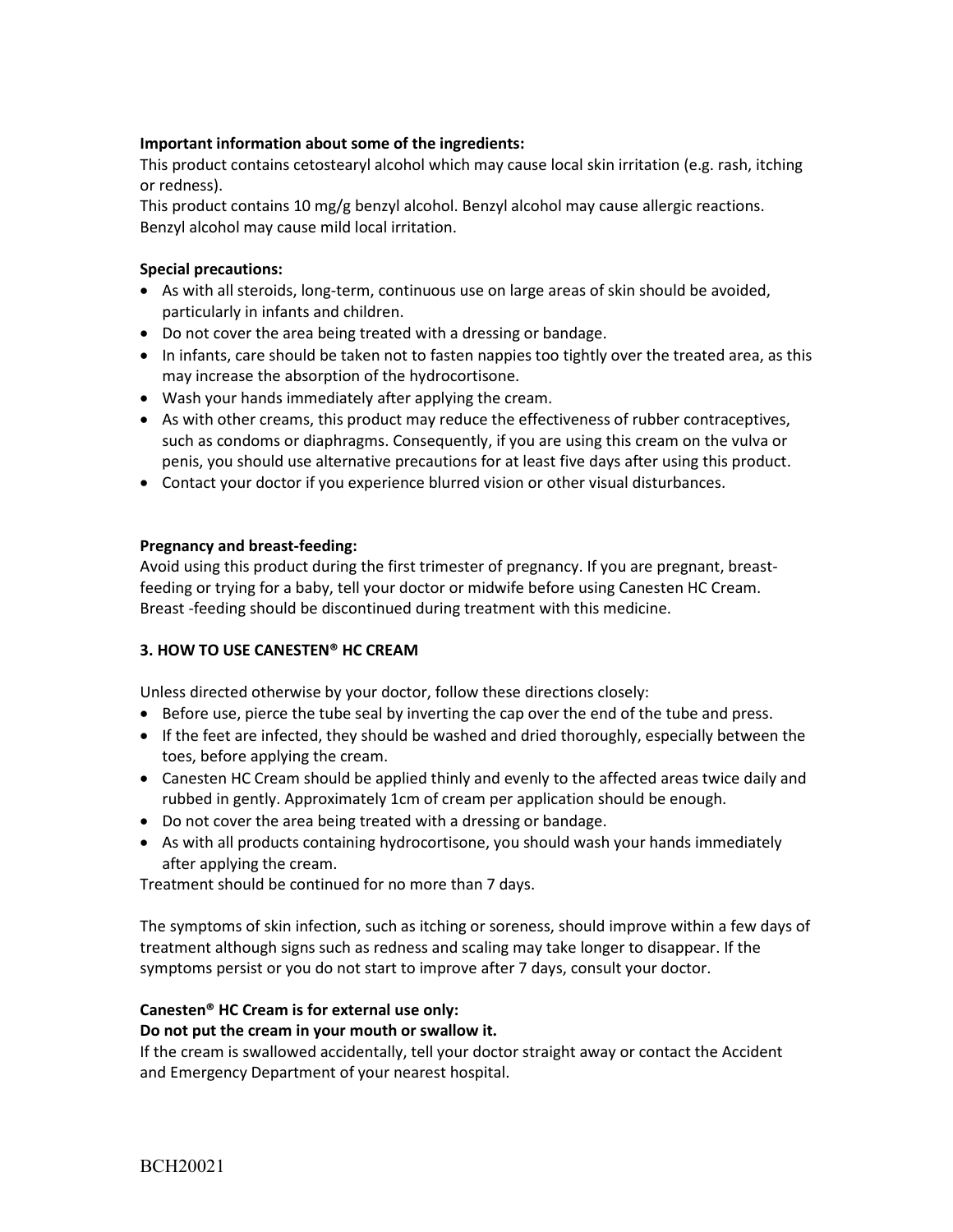If you accidentally get cream in your eyes or mouth, wash immediately with water and contact your doctor.

## **If you forget to use Canesten® HC Cream:**

Apply the cream as soon as possible and then continue the rest of your treatment as usual.

## **You can help the treatment to work if you follow these simple tips:**

- Although the infected area will itch, try not to scratch. Scratching will damage the surface of the skin and cause the infection to spread further.
- Keep the affected skin areas clean.
- Pay particular attention to drying the skin, but avoid excessive rubbing.
- Do not share towels, bath mats, etc. with other people as you could spread the infection to them.
- Always wash your hands after treating the infection to prevent it from spreading.

# *If you have athlete's foot:*

- Remember to dry the skin between the toes thoroughly.
- Wash your socks, stockings and tights thoroughly in hot water to remove any shed skin or fungal spores.
- Change your footwear daily if possible.

# **4. POSSIBLE SIDE EFFECTS**

Like all medicines, Canesten HC Cream can cause side effects, although not everybody gets them.

As with all medicines, some people may be allergic to the cream. If you or your baby are allergic, a reaction will occur soon after you start using it. If you or your baby experience an allergic reaction, stop using Canesten HC Cream and tell your doctor straight away or contact the Accident and Emergency Department of your nearest hospital. Signs of an allergic reaction may include:

- Rash.
- Swallowing or breathing problems.
- Swelling of your lips, face, throat or tongue.
- Weakness, feeling dizzy or faint.
- Nausea.

Immediately after you apply the cream you or your baby might experience the following symptoms:

- Mild burning.
- Irritation.

If this is intolerable, stop treatment and see your doctor as soon as possible. Other potential skin reactions that have been reported:

- Discomfort/pain
- Itching
- Redness
- Broken veins.
- Excess hair growth.
- Stretch marks.
- Thinning or whitening of skin.

BCH20021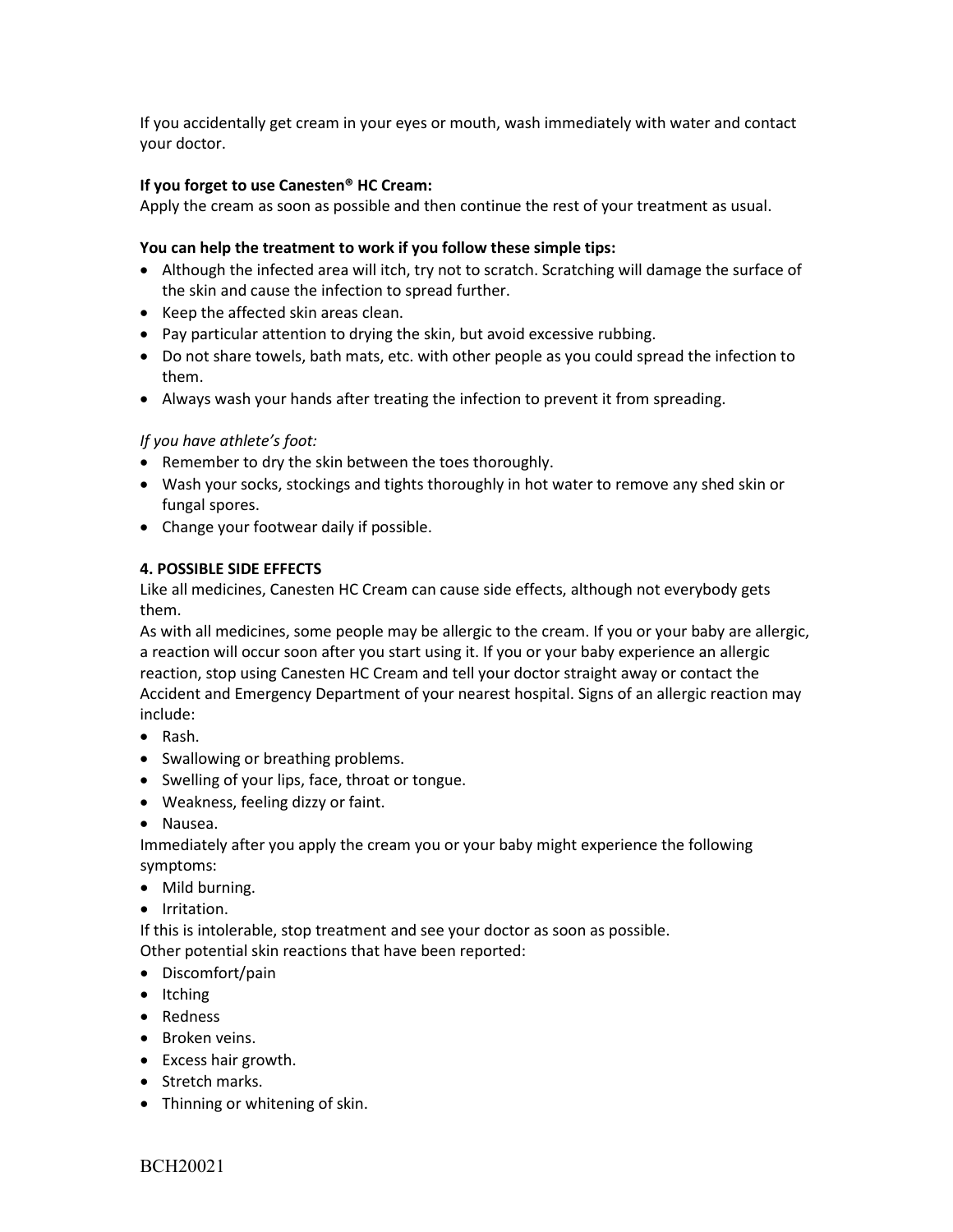- Secondary infections.
- An acne-like rash.
- Blurred vision (frequency not known).

### **Reporting of side effects**

If you or your baby gets any side effects, talk to your doctor, pharmacist or nurse. This includes any possible side effects not listed in this leaflet. You can also report side effects directly via HPRA Pharmacovigilance; Website: [www.hpra.ie.](http://www.hpra.ie/) By reporting side effects you can help provide more information on the safety of this medicine.

### **5. HOW TO STORE CANESTEN® HC CREAM**

### **Keep out of the reach and sight of children.**

This product should be stored in the original carton.

Do not store above 25°C.

Do not use Canesten HC Cream after the expiry date which is stated at one end of the carton and on the end of the tube of cream. The expiry date refers to the last day of that month. Medicines should not be disposed of via wastewater or household waste. Ask your pharmacist how to dispose of medicines no longer required. These measures will help to protect the environment.

### **6. FURTHER INFORMATION**

#### **What Canesten® HC Cream contains:**

• The active substances are clotrimazole and hydrocortisone, each at a strength of 1% w/w.

• The other ingredients are benzyl alcohol, cetostearyl alcohol, triceteareth-4-phosphate, medium chain triglycerides and water.

# *See Section 2 ' Important information about some of the ingredients' for cetostearyl alcohol advice.*

#### **What Canesten® HC Cream looks like and contents of the pack:**

Canesten HC Cream is available in tubes containing 5g or 30g of white to pale yellow cream. Not all pack sizes may be marketed.

## **Market Authorisation Holder:**

Bayer Ltd, The Atrium, Blackthorn Road, Dublin 18.

## **Manufacturer:**

Kern Pharma S.L. Poligon Industrial Colon II, Calle Venus 72 08228 Terrassa, Barcelona, Spain

*Remember: This medicine has been prescribed for you. Do not give it to anyone else under any circumstances. If you have any doubts about using Canesten HC Cream correctly, seek the advice of your doctor or pharmacist.*

**Further information about fungal infections:**

BCH20021